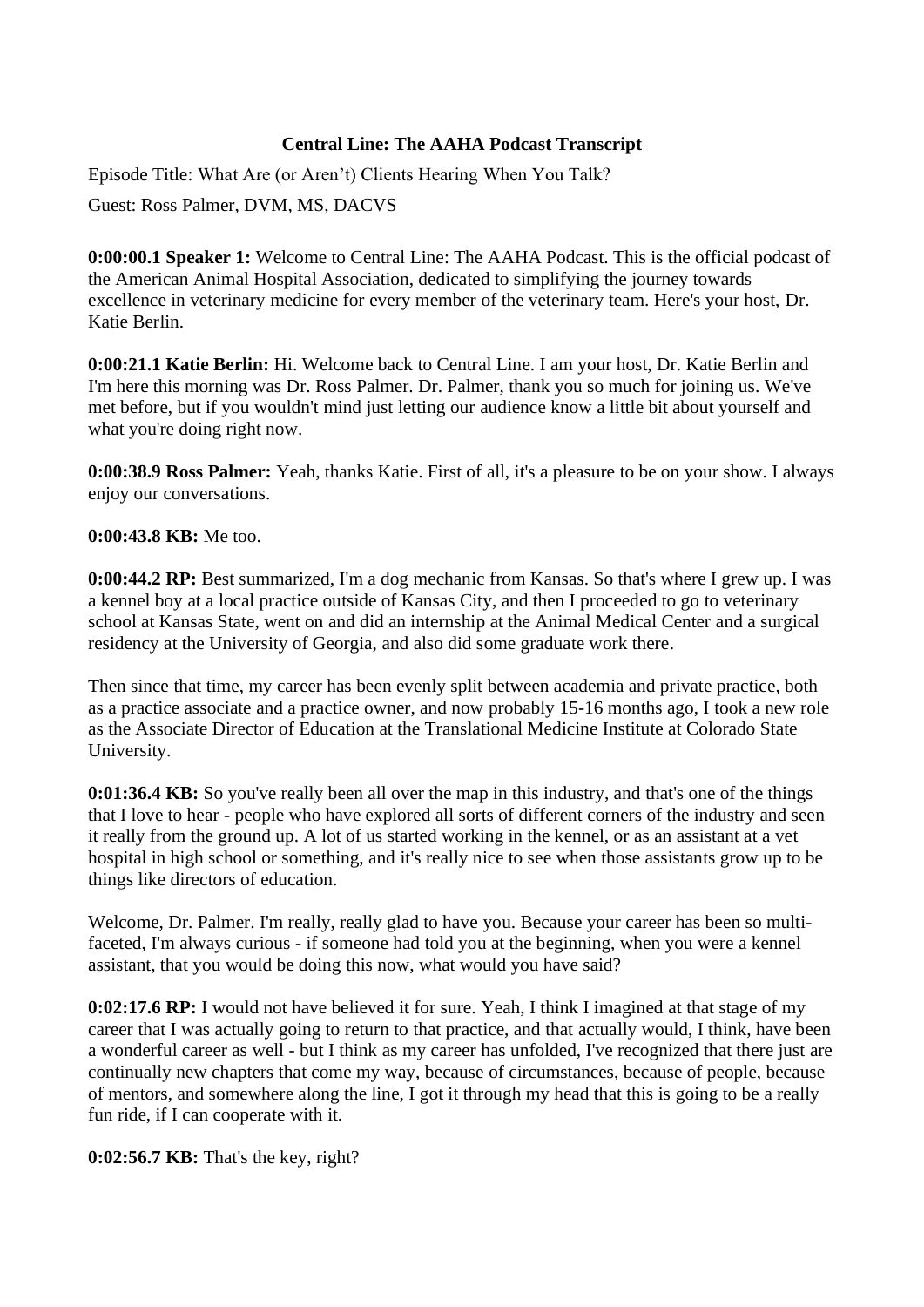**0:02:58.7 RP:** Yeah, and so now I love the role that I'm in, and it would not have been perfect 20 years ago, but it's perfect for me now.

**0:03:08.8 KB:** And the role that you're in, can you just tell us a little bit more about that? I need a little more clarification. So what does that mean exactly?

**0:03:19.7 RP:** Yeah, so there's multiple facets to being the Associate Director of Education at the Translational Medicine Institute, better known as the TMI, but a big part of that is leading CSU Vet CE. It's a wonderful group of people who are centered around a vision of what we want to achieve, how we want to achieve it, and why we do it in the first place, and to be able to work with a group of people like that… We're all on the same page, we're all imperfect in how we go about the things that we do, but we're all unified in our desire to be better individually and be better as a team, progressively every day, every week, every month. And so it's the perfect position at the perfect time in my career.

**0:04:21.2 KB:** I love to hear that. I feel the same way about where I am right now, and it's a really good feeling, so I'm very glad for that for you. And they're lucky to have you. We'll be talking more about that, hopefully in another conversation at some point, because I think continuing education, especially, is something that maybe as vets we don't give a lot of thought to, it just sort of appears in front of us - but there are a lot of different facets that go into producing CE that works well for everyone at various stages of their career. Hopefully we can talk more about that another time.

Today, the reason I was so excited to talk to you is that a lot of the topics that we're bringing up in these conversations on Central Line have to do with the crucial conversations we have every day in our experience as veterinary professionals, and really everybody in a vet hospital has these difficult conversations. We know the front desk has a *lot* of difficult conversations, and the technicians who bring pets into the room and who work hard in the back with each other and with doctors, and the doctors as we're trying to communicate with and educate clients.

And you have a story I heard you tell that I just love so much for bringing to light some of the conversations that we maybe don't even know we're having or should be having. Would you mind just telling us the story of Griz and his owner and what you learned from that?

**0:05:49.6 RP:** Yeah, that... It is a great story. And there are so many different facets to it because it's a relationship, I think, that did change me. It changed the way I look at what I do, caused me to re-evaluate some things.

Maybe I'll even back up and say, isn't it amazing how in our careers, we come into contact with hundreds, thousands of different patients and clients, and yet there are those few that somehow pivot the way we see things? Griz is one of those, certainly not the only one of those, but he's one of those for me. When I first met Griz, he was an underwhelming 10-year-old, overweight, out-ofshape Labrador that was having difficulty walking 10 feet.

He was in many ways a sight for sore eyes - he had been through one surgery, then a revision surgery, and now as I met him, there was the very real possibility he'd need a third surgery, and probably for a variety of reasons, I decided that wasn't the way to go today. He wasn't ready for that, or maybe I wasn't ready for that. But I enlisted the help of our rehab and nutritional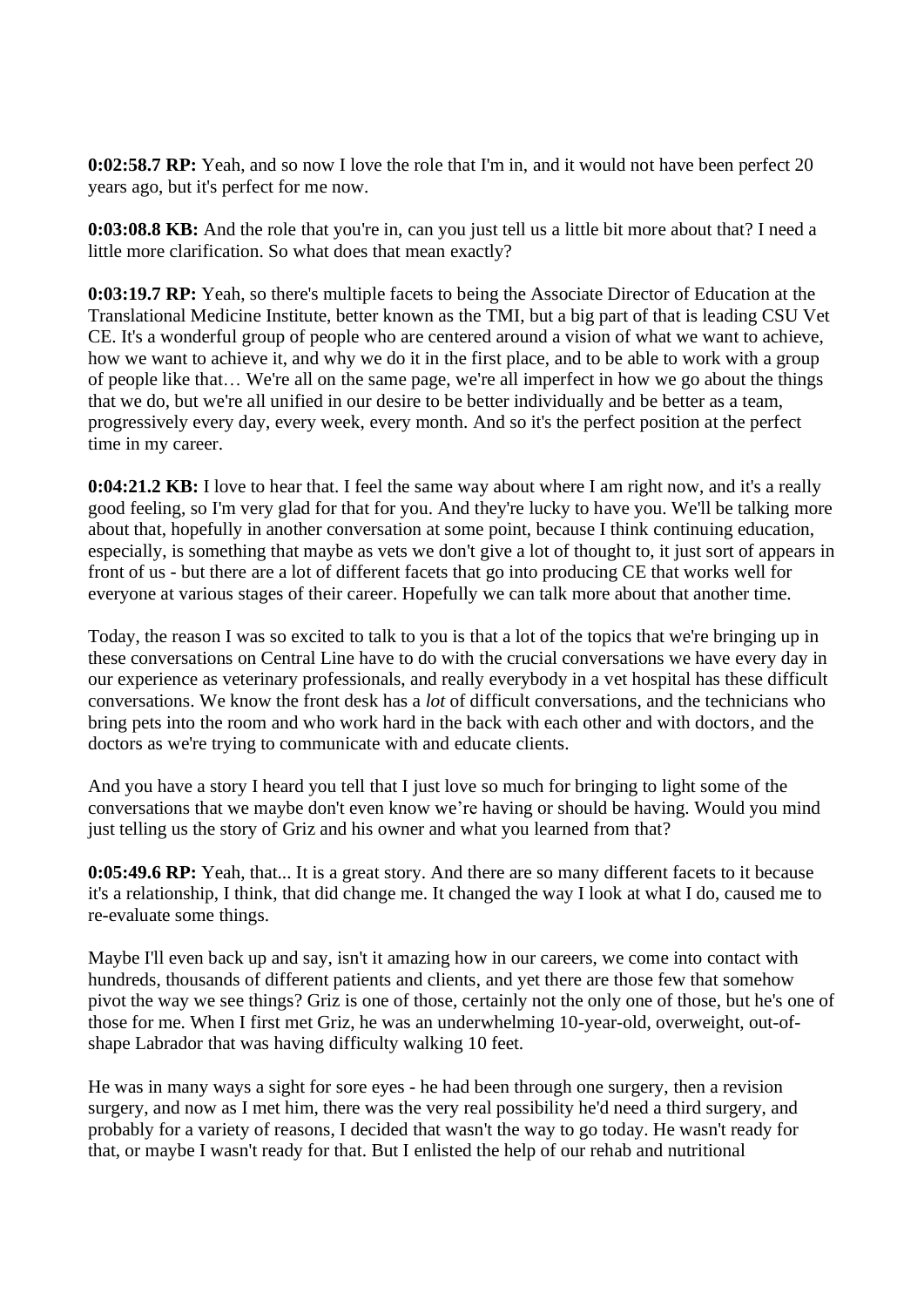management team with the goals of trying to get him a bit stronger, trying to help him lose weight, and then maybe he would be a better candidate for this surgery number three. And as you and I have talked about before, I do wonder: was there some level at which I just thought, maybe, "Go away, and maybe I won't have to deal with you because it's a big challenge"?

Again, he was not all that inspiring, and we all like to be part of big wins, right? And that makes me sound like not such a great guy, but as I look back, maybe there are some things that I did well. Even though I had referred him to another group within our hospital, I did stay in contact with him, and I stayed in touch with his care and peripherally stayed in touch with his owner, and what was very cool is - and it was all their doing, it wasn't mine - we began to see Griz change in front of our eyes.

He was improving and he was getting stronger, and it was even becoming a question as to whether or not he was going to need this surgery number three, but that's really where the story, or at least this part of the story began. The owner kind of dropped the bomb on me that his dream was to take Griz elk hunting in the fall. This is now maybe five months away, and to put it in perspective, this is this dog who just a few months ago, had trouble traversing 10 feet across the clinic floor, and now he wants to go elk hunting.

I didn't know exactly what that meant, but I started asking questions and it involved traversing a lot of technical terrain, it involved a lot of endurance, it involved going above 10,000-feet elevation. There's not a lot of oxygen there, and I was concerned that this is a dream that's never going to happen. And so what I attempted to do in my communication with the owner was bring in the clouds a little bit and maybe temper his expectations.

And this is where I think I learned a lesson. As we talked - I say as we talked, but in reality, I was doing the majority of it because he's an individual who just doesn't say a lot - at some point, I gave him the opportunity to have some input, and I don't remember his exact words, but it was to the effect of, "I understand, Doc. Could you perhaps direct me to somebody who cares and who can help me?"

Those are heavy words. If you're a caring individual, like most of us are, to even have there be the implication that the perception is you're not trying and that you don't care - that one hurts. I mean, it hurts a lot.

# **0:10:44.7 KB:** It does.

**0:10:45.3 RP:** Yeah. I shudder even as I think back to that. That was hard, but I feel really fortunate because he said the words that I think probably a lot of our clients are thinking at times. They're interpreting our words differently than we're intending them, but they're not saying what they're interpreting, and maybe they go share that with their spouse or their significant other, or their neighbors or their colleagues, but they don't share it with us. And we don't even know it's happening.

**0:11:26.7 KB:** I just think that's such a powerful story. And of course, I had the advantage of watching you tell this in a webinar, and so you had some amazing videos and photos of Griz and his transformation, because Griz did in fact go elk hunting, didn't he?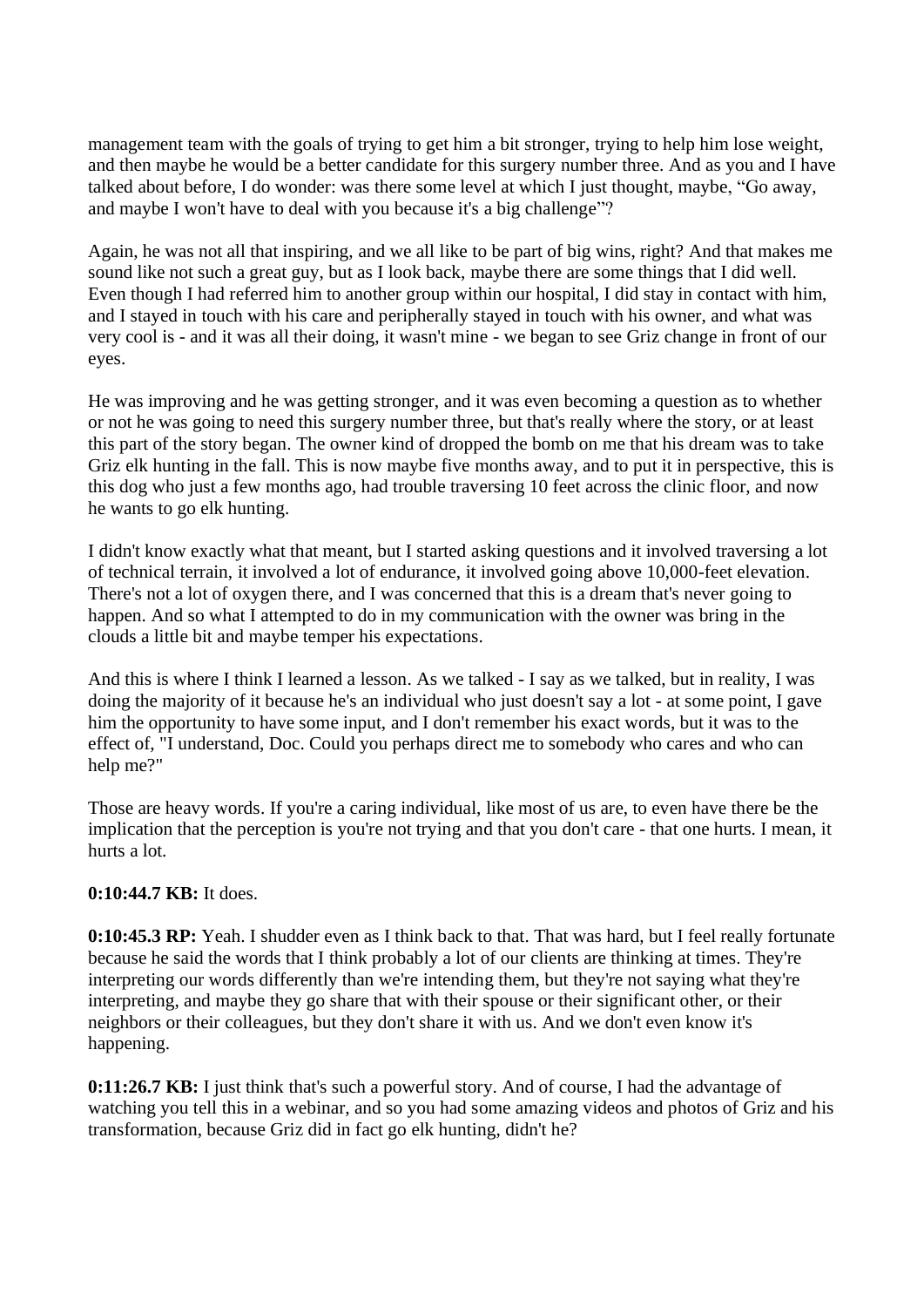**0:11:44.1 RP:** He did indeed go elk hunting, and that's a whole another facet to the story of what I learned about the potential of an individual.

# **0:11:51.5 KB:** Yeah.

### **0:11:52.7 RP:** Yeah.

**0:11:54.0 KB:** That wake-up call - I think we get so defensive. I see veterinary professionals in all roles talking about this on social media and with each other. We get very defensive whenever we have a review or a client comment that implies or says outright that we don't care enough, because we're like, "Look, we could be doing almost anything else for a living and have not so much emotional distress and trauma in our lives, and we care, and that's why we're here," and we know that. But we think we're conveying that or we think that people just automatically will know that about us, and that's not always the case. And caring also looks different for different clients too, and I just... I think that story is so powerful because it shows how you can feel like you're experienced and at the top of your game and doing everything right, just taking a realistic view of the situation, and it can look totally different to the person on the other side of the table.

**0:12:56.2 RP:** Absolutely. Well, I was going to say, I think you're right. Clients are sizing us up a little bit, right? They're taking our verbal and our non-verbal cues, and they're making some assessments about us and whether we're trustworthy and whether we have their back, and for whatever reason on that day with that individual, his perception was, maybe Dr. Palmer is not my guy.

**0:13:30.3 KB:** Yeah, I think we can all relate so much, whether we want to say it out loud or not, to what you said at the beginning of that story, where you said part of you at least was kind of hoping that he would just get lost to follow up. We all have those cases where they're tough and we know they're going to be tough and they're going to sap a lot of our energy, and we don't feel super optimistic about them, and we're just kind of hoping that we won't have to constantly babysit that case. At least, I can't speak for everyone, but I know I've had those cases. And it doesn't do any good to deny it because it's a fact of life, and instead it turned out to be a case that would follow you in a really good way for many years.

**0:14:19.7 RP:** Yeah, and I'll pick up a little bit of where you mentioned that sometimes we are threatened, we get this negative feedback and we want to respond, right? Now we're in defense mod. Somewhere along the line, I learned.

Obviously, we're always learning, but my reaction doesn't tend to be as much that way as it once was. I now see those as opportunities. Now is the chance. Now I know where you're coming from, you've just played your card, I know where you're coming from, and you are questioning how much I care and who am I and what is my character, and now I have a chance to shine. You have just played your card and you've given me the chance to be me, so let's do this thing. Yeah.

**0:15:19.0 KB:** Yeah, I love that outlook, and in a way, if we could stand it, it would be nice if we could get a two-line review from all the clients that we see, because then we could really learn how we're coming across to others. I think it's so hard to see that from inside the conversation, so I don't think that I would really want that… but it would be very useful for maybe like a week, and then I'm done!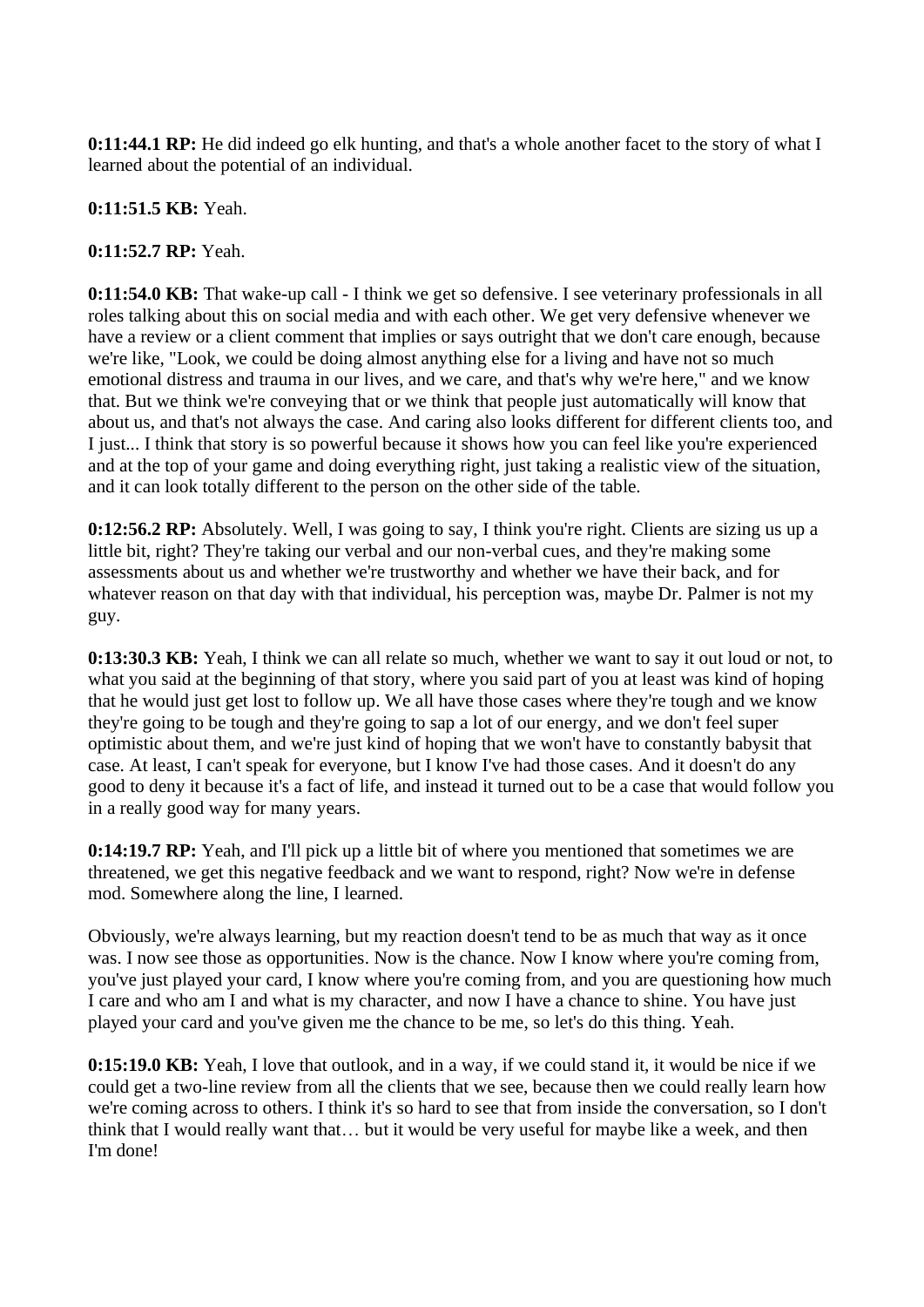So, now you say that gives you a chance to know where you stand with the client and show how you can help them and how much you do care. How overall, do you feel like that experience has changed how you approach tough cases and maybe clients that don't want to talk a lot, and aren't giving you a lot of windows? How do you go into those conversations now since then?

**0:16:11.6 RP:** Well, yeah, I would love to say that I've reduced this to three easy steps that will improve your life, but I'm not going to. It's more of that nagging realization and awareness that just because I'm saying certain words doesn't mean that's how they're being heard, and as we sit here today, we should be very afraid - that's the ominous responsibility of a podcast, right? We think we know what people are hearing, but we don't always know that, right?

**0:16:50.6 KB:** That's true, yeah.

**0:16:51.0 RP:** So we have to be aware that what I think I'm saying and what you may be hearing could be two different things as we talked about before, you're kind of sizing me up - and depending upon where you're coming from on that particular day, your mood, what happened on the way to the clinic, any of a number of different factors - what you interpret may be very different than what I intend.

So I guess I try to recognize and remember and remind myself... Communication is a two-way street, right? It's not just what is emitting, but it is what is being received, and how can I be monitoring that? Looking for their non-verbal cues, which are easier on some people than on others, but even then it's subject to interpretation - and then checking in with the client with some intentionality. Not something sterile like, "Do you have questions?" Maybe a little bit more of the affective side of things: "Are you comfortable with the direction we're heading? Do you have any concerns about what we've talked about so far?" It's opening up a little bit this more emotional, personal, reflective side, so I know where we are.

**0:18:28.0 KB:** Yeah, that's great advice. Listening is something I know for much of my career in the vet clinic, I didn't do very well. I was very good at talking *at* people and not very good at listening, and I don't think I really had any idea how clients were experiencing an appointment with me.

We actually had a staff meeting at my last hospital where - I'm just thinking about this story now because I haven't thought about it for a while - where we were talking about giving feedback, and one of the very experienced team members had a habit of saying, "Does that make sense?" after she would explain something. She thought she was being helpful. And she is, she's a lovely person, and she was giving the person a chance to say, "No, I need you to explain that again." But a lot of the people she said this to were actually feeling like she thought they were dumb or that she was trying to dumb things down for them, and I realized I say that all the time too.

And that was a big wake up call. She was shocked. She had no idea that it was coming across as kind of bossy and a little bit demeaning to those people, and that's just such a classic example of how you can be a really good person with all the really good intentions in the world, and still, sometimes it takes a wake-up call from somebody to make you realize that how you're talking isn't necessarily how you want to be coming across.

**0:19:56.0 RP:** Yeah, absolutely, and what's amazing is I think probably another person could use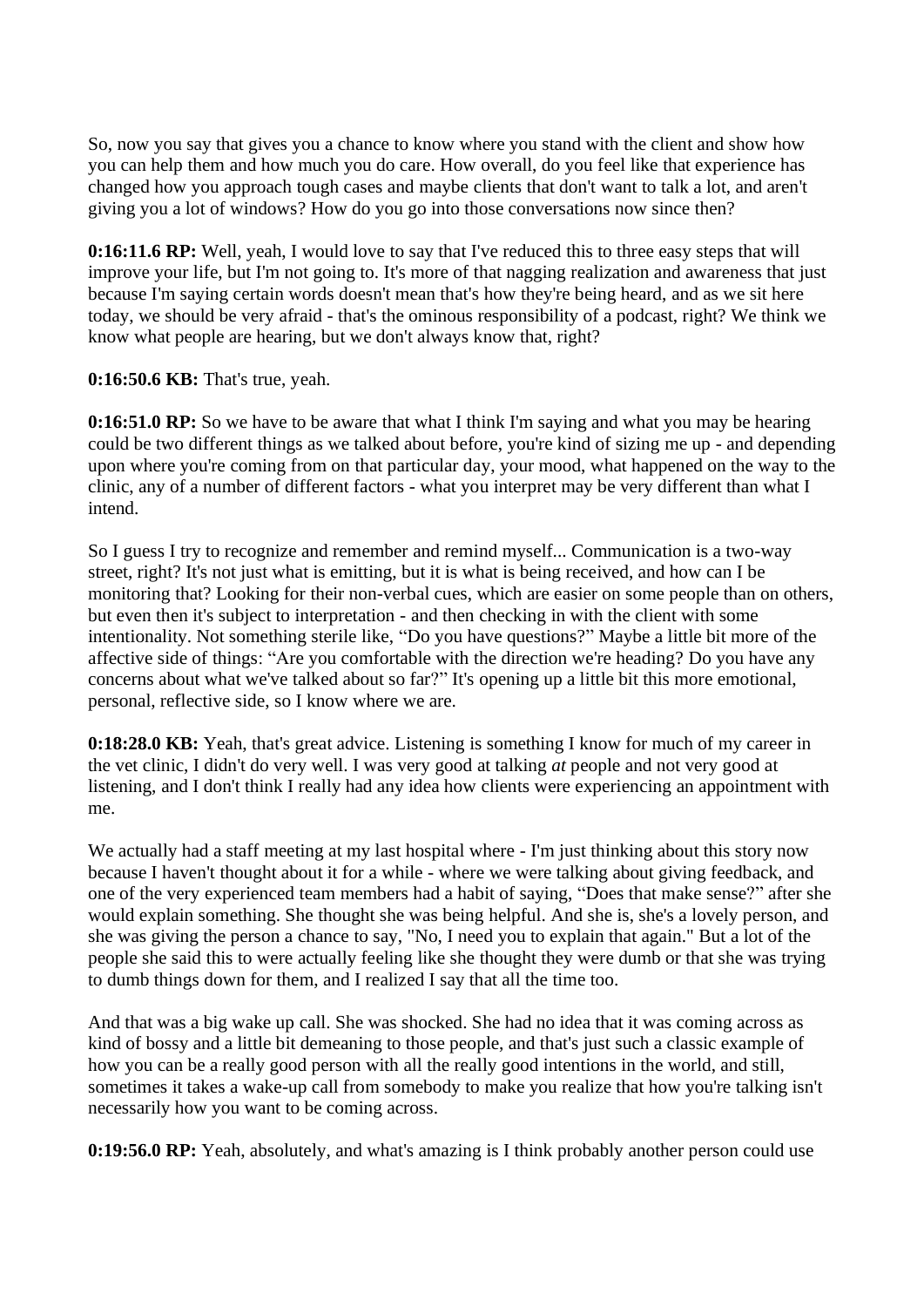that exact phrase with some frequency and it would be interpreted differently. So there are factors in those relationships, there are factors in the non-verbal communication, and all those things that lead up to the way it is interpreted.

**0:20:18.9 KB:** So true. It's complicated, but it's also an art and it's something we can really work on and learn and not necessarily think of as we have it or don't have it. And that makes it exciting, I think, like you said. It's an opportunity.

**0:20:32.4 RP:** Yeah, and you know me, I'm up on our profession, I like what we do, and one of the things I love about our profession is we're never done in any facet of it. Sure, the medicine, the technology moves on, but we're never growing or done growing in our abilities to build better communications with our clients and learning to hear them differently, all those things. That to me is exciting. It keeps it fresh.

**0:21:06.4 KB:** Yeah, I totally agree. I wanted to ask you, too, because you work in an academic setting, and most of us have not – a lot of our support teams have never worked in that setting, or we as vets haven't worked there since we were students or interns, and I feel like seeing appointments in an academic setting can kind of get a bad rep.

If I send people to UPenn, I'm like, "Okay, you're going to have to take a long time for this appointment and there's going to be a zillion people to talk to you and ask you the same questions, and it's going to be this whole process, but they're going to give you great care." That's how I think of it – there are a lot of steps and there are a lot of different people involved, and it's kind of a thing.

But there are good sides too, besides, of course, the fact that you're getting cutting edge care, but I was wondering if there's something you think that veterinary professionals outside of academia could take from the academic experience and use in their own practice, maybe that they hadn't been thinking about.

It's an interesting question. I need to back up and point out again - half of my career has been private practice and half of it has been academia, so I really do still, I think, look at it from both sides. I guess I don't think of it so much as what could private practice learn from academia, as much as what is our collective? What do we learn from one another?

And you hit a big one on the head: listening. We are not good at listening. We have so much racing through our minds, there are a few things we want to clarify out of the history, etc. And so we go in, often times I go into the exam room with a bit of an agenda, some bullet points I want to hit, etc, and I think that's a problem. And we also have a huge challenge: I think there's a huge opportunity for sure in academia, but even in private practice, of finding efficiencies. We need to look for efficiencies in a term that I hate to use: patient throughput. I hate the term because it's so sterile. We need to find efficiencies though in that throughput, and there are places we can do that. One of the places that isn't, I think, is in our communications.

There are ways that we can get information from a client online in advance of an appointment, etc, but it shouldn't be at the expense of person-to-person time in the exam room. If you're not done sharing your concerns, then I shouldn't be done listening. Yes, there are limits on that. But I heard of a human physician recently and a lot of people were just so impressed with this individual because this person could see 85-95 patients a day. Oh my God - well, I did the math, that's five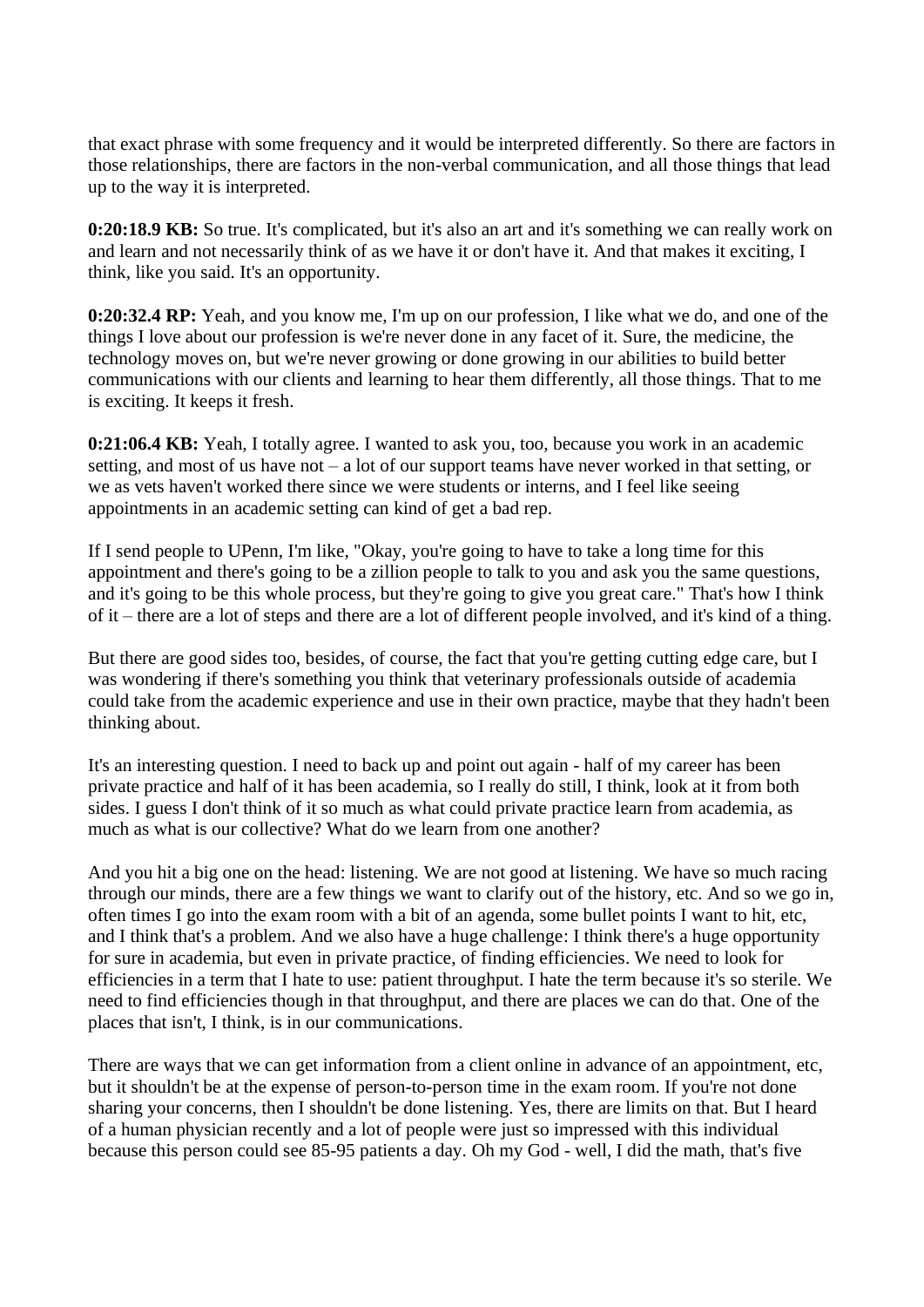minutes per patient. After you say hello and a cordial greeting and a cordial goodbye that leaves you with three minutes. You cannot do an exam, you cannot hear a client's concerns in that amount of time. That's an efficiency that I don't aspire to.

I guess now to answer your question, one of the things I love as a default, in both private practice and academia, is I look at a lot of things through the lens of what I call the mom test. If the client were your mom, is this how you would be managing this appointment? And you know what, our character, our ideals, what we hope to achieve, why we're in the profession, all of that will tend to spill out if we create an avatar of this client and say I'm now looking my mom in the eyes, right? That's a good way to look at a lot of things.

**0:25:50.8 KB:** That really is. I've never thought about it that way before. We talk about how we should treat all clients as if they're the most important client, and we shouldn't do anything that we wouldn't do with the client in the room, we shouldn't say things to each other about the client that we wouldn't say in front of the client, and I don't think any of us are particularly good at that. But you're so right - if we think about what we would do ifwe found out that the team was talking about my mom that way, or judging my mom in that way, not even just limited to the face-to-face interaction, but how we talk around that client, that is a huge lesson. A really, really good way to look at it and a little bit humbling now.

Dr. Palmer, I wanted to ask you one more thing, because you were talking a little bit about patient throughput and workflows, basically getting that patient and client in and out of the hospital in the most efficient way possible because their time is valuable. We're really big on teams here at AAHA, and I know that you have a really team-centric outlook too. What have you learned from the teams that you've worked with as far as trying to optimize that experience and make clients feel like the time they spend with you is valuable and isn't a waste of their time?

**0:27:25.8 RP:** Yeah, it's a great question. I have worked with all kinds of teams through all sorts of different roles through the years, and I think one of the things that is one of my passions is healthy teams. And healthy teams - you can feel it, you know when you're in the presence of a healthy team, and it doesn't matter whether it's a clinic team, a sports team, commercial aviation - you can tell when you are interfacing with a healthy team. I love to build healthy teams and be part of healthy teams.

At one point, all I wanted to do was be part of one, because then you're comfortable in your own skin, you know what you're trying to do, you know what impact you're after, how you want to get there, and I think most importantly, why you're doing any of it.

I think in the clinical arena at a practice, stepping back and asking those hard questions, really analyzing it, is so hard to do. We are so busy. Not stepping back and asking why individually do I do what I do, but as a practice, what is our cause? What is our belief system? What is our why? What are we trying to achieve? Why is it important to us? And then once we begin to understand those things, then we can start to explore specifically, how do we do this as a team and to what end? Where are we trying to go?

And I think there's magic in that. So in a clinic team, when you can create that resonance of, why are we doing what we're doing? How do we go about achieving it? And to what end? What is our vision? Where are we trying to get to? Then you start to build this healthy team that's really fun to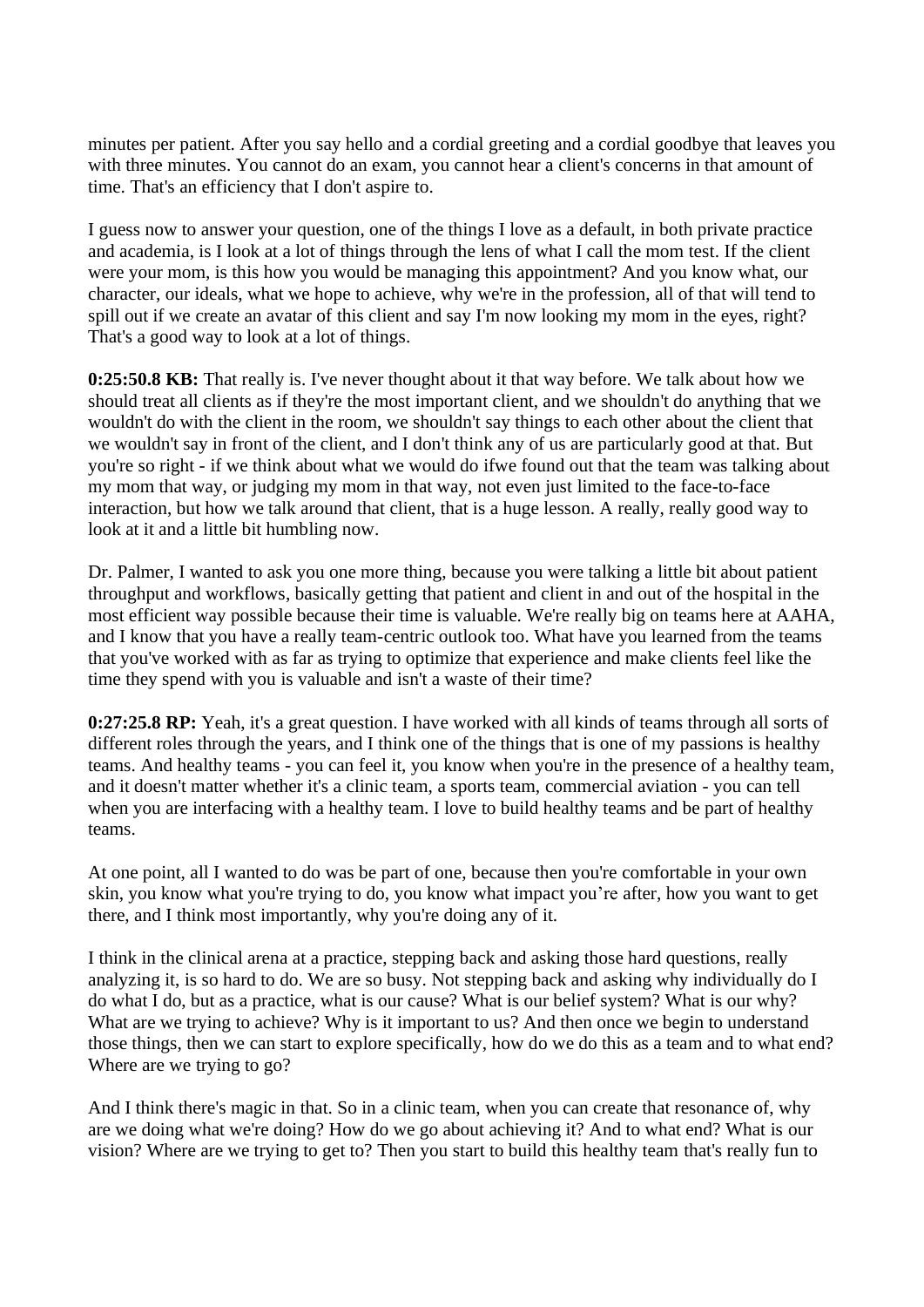be a part of.

**0:29:41.5 KB:** I think that's such a great way to put that, because so many of us feel overwhelmed a lot of the time, especially right now. Things are nuts in the clinic right now, from universities to the smallest private practice. Everybody is feeling overwhelmed. And teams and culture and communication can really take a backseat at those times, because everybody is just trying to survive and get through the day.

But it's the foundation for everything we do to have a healthy team and a good culture and communication so that people feel psychologically safe in their workplace, so it is worth taking the time to do that, even if you know that your actual physical work of seeing patients is going to have to be a little bit tighter for a bit while you work on that. That's something that I feel so strongly about just from my own experience in the clinic, and I'm really glad that you feel the same way. I know a lot of us are really excited about all the conversations that are going on now about culture and healthy workplaces and psychological safety, and that really highlights that.

The other thing I was thinking about is when you're talking to somebody like Griz's owner and they're not seeing you in that way, we can't all be at our best every day. We're all going to have bad days or days where we just aren't communicating the way we want to with clients that we don't click with, but your team can really help lift up that experience for that client, if you're not having the best day on earth that you've ever had, and that client's not having the best day. Your team can really help fill in those gaps because they're there outside the exam room and they're there to take a history and they're there to fill your medications, and those interactions all add up to how we're perceived as a practice.

**0:31:36.8 RP:** Yeah, I think that is a fantastic point, and that's the importance of this team building, everybody feels connected to the whole. First of all, that's what it means to be part of a team. And everybody has each other's back. When we do understand our why and how and what we're trying to achieve and we're cohesive in that, and we have one another's backs, then, it actually is relatively easy to say, "Hey guys, today I'm hurting. This isn't my best day, my tank isn't completely full and I'm going to need a little help," and that's a great workplace to be a part of.

And likewise, it's a great workplace to interface with as the client. You don't feel the letdown of one individual because everybody's there. They're serving your needs. That's part of the why. That's part of the how. The team gets it, and they're a connected whole and they're reinforcing the same messages. Where I notice that most is, I'm a consumer, you're a consumer, and when you walk into the presence of a healthy team, you almost immediately can sense it, and it's great to be a client of that. It's also great to be a team member on a team like that.

**0:33:16.9 KB:** Absolutely, that's what we all should be striving for, I think. Dr. Palmer, thank you so much. This was such a great conversation. I feel like we touched on a lot of really important points here, but the one I'm taking home is to treat those interactions as if you would be talking to your mom or someone else's mom. We owe them that and we owe each other that.

**0:33:45.9 RP:** Well, thank you for having me on your show, Katie.

**0:33:47.8 KB:** Thanks so much for your time, and thank you all for listening. We'll catch you next time on Central Line.